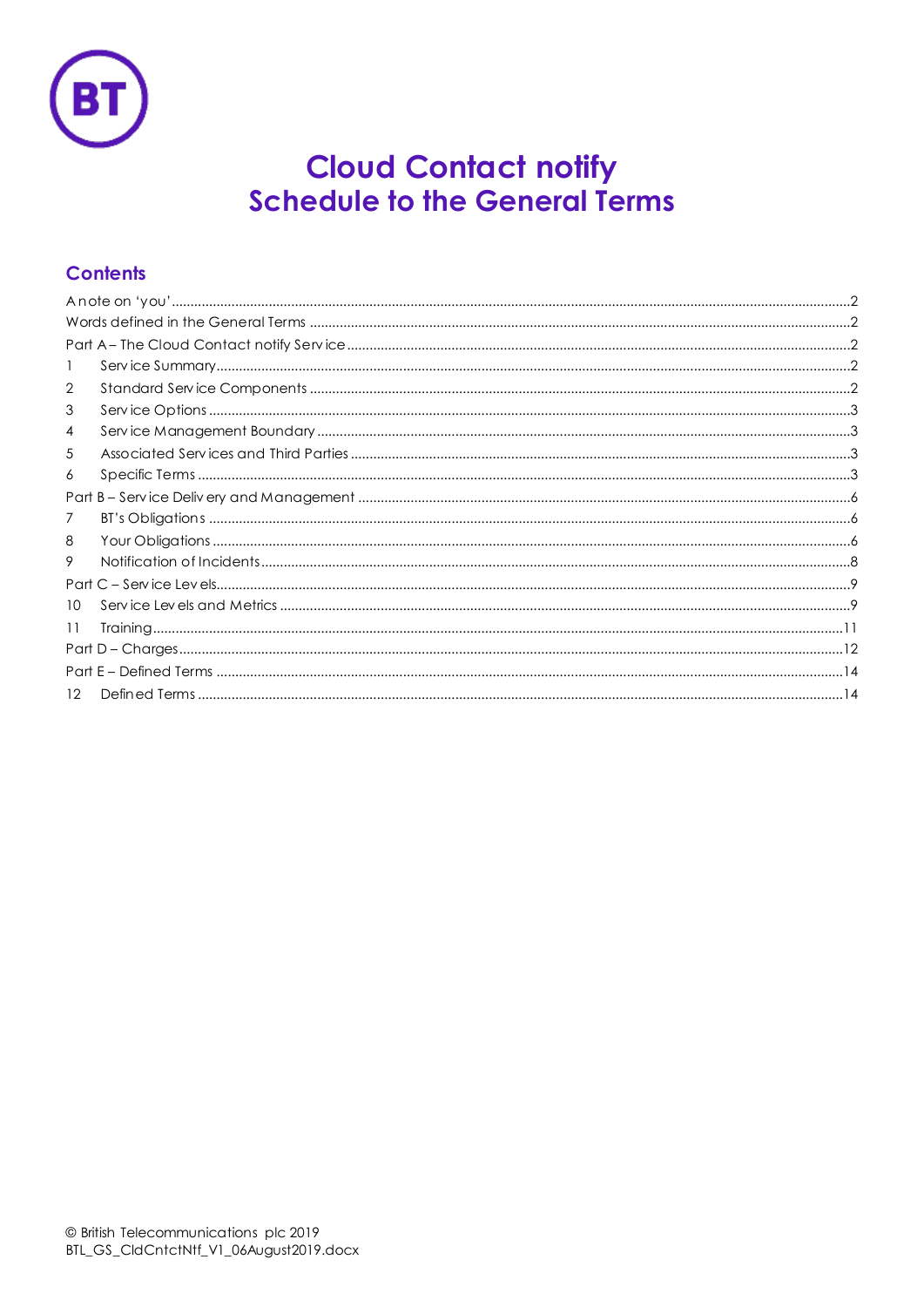

# <span id="page-1-0"></span>**A note on 'you'**

'You' and 'your' mean the Customer.

## <span id="page-1-1"></span>**Words defined in the General Terms**

Words that are capitalised but hav e not been defined in this Schedule hav e the meanings giv en to them in the General Terms.

# <span id="page-1-2"></span>**Part A – The Cloud Contact notify Service**

## <span id="page-1-3"></span>**1 Service Summary**

BT will prov ide you with a right to access and use Cloud Contact notify as an Enterprise Communications Platform to enable you to build, test and launch omni-channel communication workflows in a low-code serv erless env ironment comprising:

- 1.1 the Standard Serv ice Components; and
- 1.2 any of the Service Options as set out in any applicable Order,

up to the point of the Serv ice Management Boundary as set out in Paragrap[h 4](#page-2-1) ("**Cloud Contact notify Service**").

# <span id="page-1-4"></span>**2 Standard Service Components**

BT will prov ide you with the following standard serv ice components ("**Standard Service Components**") in accordance with the details as set out in any applicable Order:

- 2.1 **Service** that includes:
	- (a) a non-exclusive, non-sub-licensable, non-transferable, revocable licence to access the BT Cloud Contact notify Serv ice hosted on the Cloud Contact notify Platform;
	- (b) omni-channel with multi digital and social Channel support for your authorised Administrator to:
		- (i) send two-way communications to manage the business logic and control the flow orchestration, for example, to check consents, preferences, social hour, look up interaction history and select a template;
		- (ii) send messages to the appropriate Channel, tracking deliv ery and waiting for the customer response;
		- (iii) analyse customer responses using Natural Language Processing ("**NLP**") and Artificial Intelligence ("**AI**") powered conv ersational automation;
		- (iv ) apply business logic and retriev e information from integrated systems to construct responses;
		- (v ) fulfil customer requests;
		- (v i) manage communication Channels and integrations into other applications; and
		- (v ii) add new Channels as communication channels ev olv e.
- 2.2 **Configuration and On-boarding** that includes Professional Serv ices as contained in the applicable Order to support the initial technical configuration and on-boarding of the Cloud Contact notify Serv ice in accordance with:
	- (a) the DCF; and
	- (b) the technical specifications as may be set out in the SOW, if applicable.
- 2.3 **Portal:** Customer facing portal to access the Cloud Contact notify Platform functionality. Key capabilities include:
	- (a) Channel gateways;
	- (b) serv ice creation (including rules, workflows, templates, Channel settings);
	- (c) serv ice lifecycle management;
	- (d) User management;
	- (e) tools (API explorer, Channel testing etc.);
	- (f) throughput;
	- (g) reporting;
	- (h) dashboards; and
	- (i) ticketing v ia the Serv ice Desk.
- 2.4 **User Guides:** information for Users on how to use the Cloud Contact notify Service;
- 2.5 **Support:** as more fully set out in Part C of this Schedule to include:
	- (a) resolution of Incidents; and
		- (b) Serv ice Desk.
- 2.6 **Territory:** the Cloud Contact notify Serv ice is av ailable in: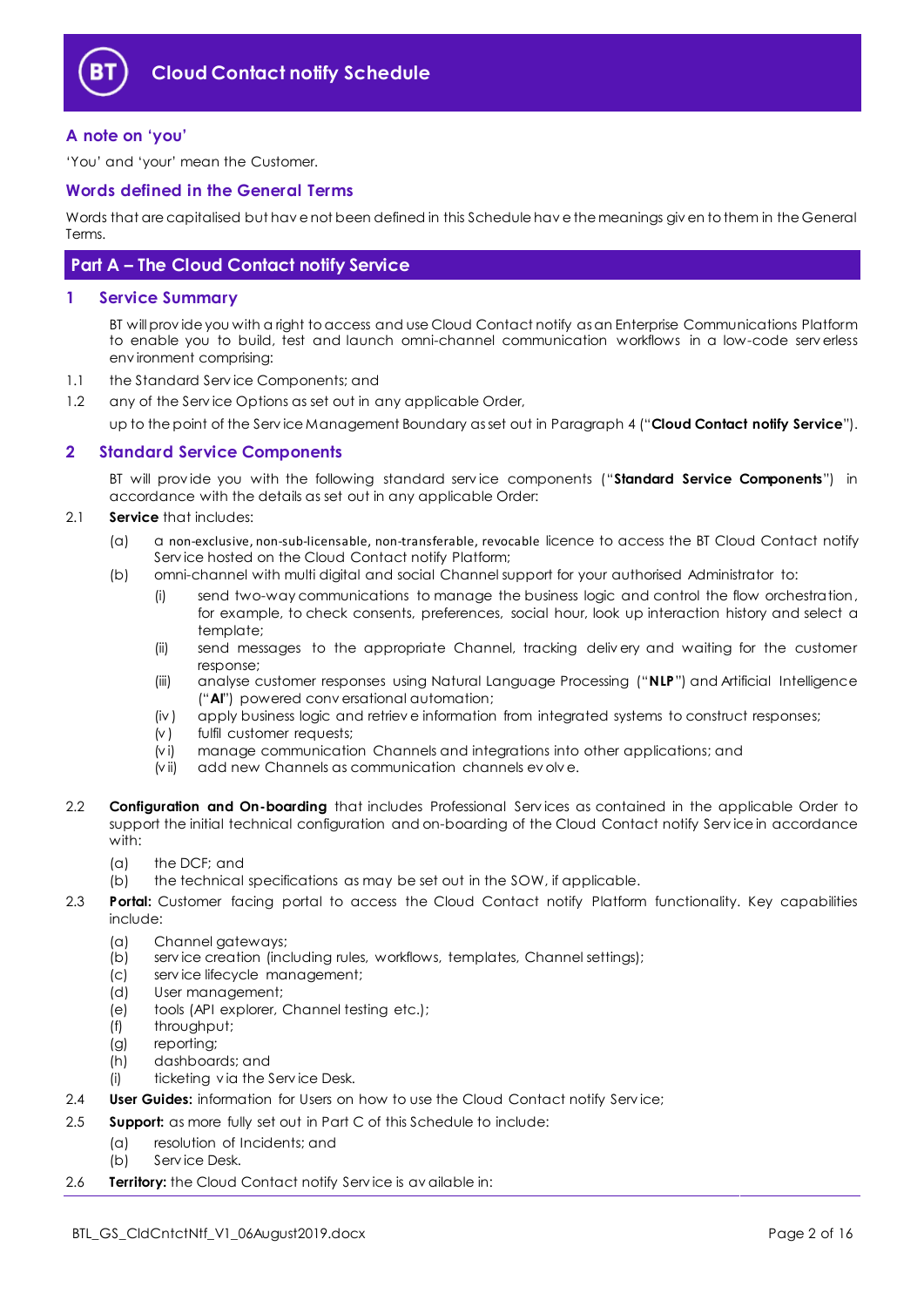

- (a) United Kingdom; and
- (b) USA.

# <span id="page-2-0"></span>**3 Service Options**

BT will prov ide you with any of the following options ("**Service Options**") at an additional Charge as set out in any applicable Order and in accordance with the details as set out in that Order:

# 3.1 **Cloud Contact notify Service Channels:**

- (a) Push notifications
- (b) In-App Messaging
- (c) Social Messaging
	- (i) Facebook Messenger;
	- (ii) WhatsApp Business Chat;
	- (iii) Twitter Direct Message;
	- (iv ) WeChat;
	- (v ) Skype for Business;
	- (v i) Apple Business Chat, and
	- (v ii) Additional channels added as Service Options in the future as may be notified by BT to you;
- (d) Email; and
- (e) SMS.
- 3.2 **Training:** training for the Administrator on how to use the Cloud Contact notify Serv ice.
- 3.3 **Professional Services:** such Professional Serv ices you may require in addition to the standard deliv ery of the Cloud Contact notify Serv ice prov ided by BT in accordance with Paragraph 6, which may include:
	- (a) integration with Enabling Serv ices; and
	- (b) integration with other systems.

# <span id="page-2-1"></span>**4 Service Management Boundary**

- <span id="page-2-4"></span>4.1 BT will prov ide and manage the Cloud Contact notify Serv ice in accordance with Parts B and C of this Schedule and as set out in any applicable Order up to the demarcation points where your v oice or data network (including any equipment managed or controlled by you) interconnects with the Cloud Contact notify Platform at the firewall. ("**Service Management Boundary**").
- 4.2 BT will hav e no responsibility for the Cloud Contact notify Serv ice outside the Serv ice Management Boundary.
- 4.3 BT does not make any representations, whether express or implied, about whether the Cloud Contact notify Serv ice will operate in combination with any Customer Equipment or other equipment or software.
- 4.4 BT does not warrant that the Cloud Contact notify Serv ice supplied in accordance with the Contract is free from Incidents, but BT will remedy any defects that materially impair performance (where necessary, by arrangement between both of us) within a reasonable time.
- 4.5 **Security -** You will ensure the proper use of any User names, personal identification numbers and passwords used with the Cloud Contact notify Serv ice and you will take all necessary steps to ensure that they are secure, kept confidential, and not made av ailable to unauthorised persons.

# <span id="page-2-2"></span>**5 Associated Services and Third Parties**

- 5.1 You will have the following services in place that will connect to the Cloud Contact notify Service and are necessary for the Cloud Contact notify Serv ice to function and will ensure that these serv ices meet the minimum technical requirements that BT may specify:
	- (a) a serv ice supplied by BT or a third party that enables data transport between the Cloud Contact notify Platform and the Users; and
	- (b) such other serv ice that may be referenced in the SOW. **(**each an **"Enabling Service").**
- 5.2 If BT prov ides you with any serv ices other than the Serv ice (including, but not limited to any Enabling Serv ice) this Schedule will not apply to those serv ices and those serv ices will be gov erned by their separate terms and conditions.

# <span id="page-2-3"></span>**6 Specific Terms**

# 6.1 **Changes to the Contract**

- 6.1.1 Other than as set out in Part D of this Schedule, BT may propose changes to this Schedule or the Charges (or both) by giv ing you Notice at least 90 days prior to the end of the Minimum Period of Serv ice or each Renewal Period ("**Notice to Amend**").
- 6.1.2 Within 21 days of any Notice to Amend, you will prov ide BT Notice: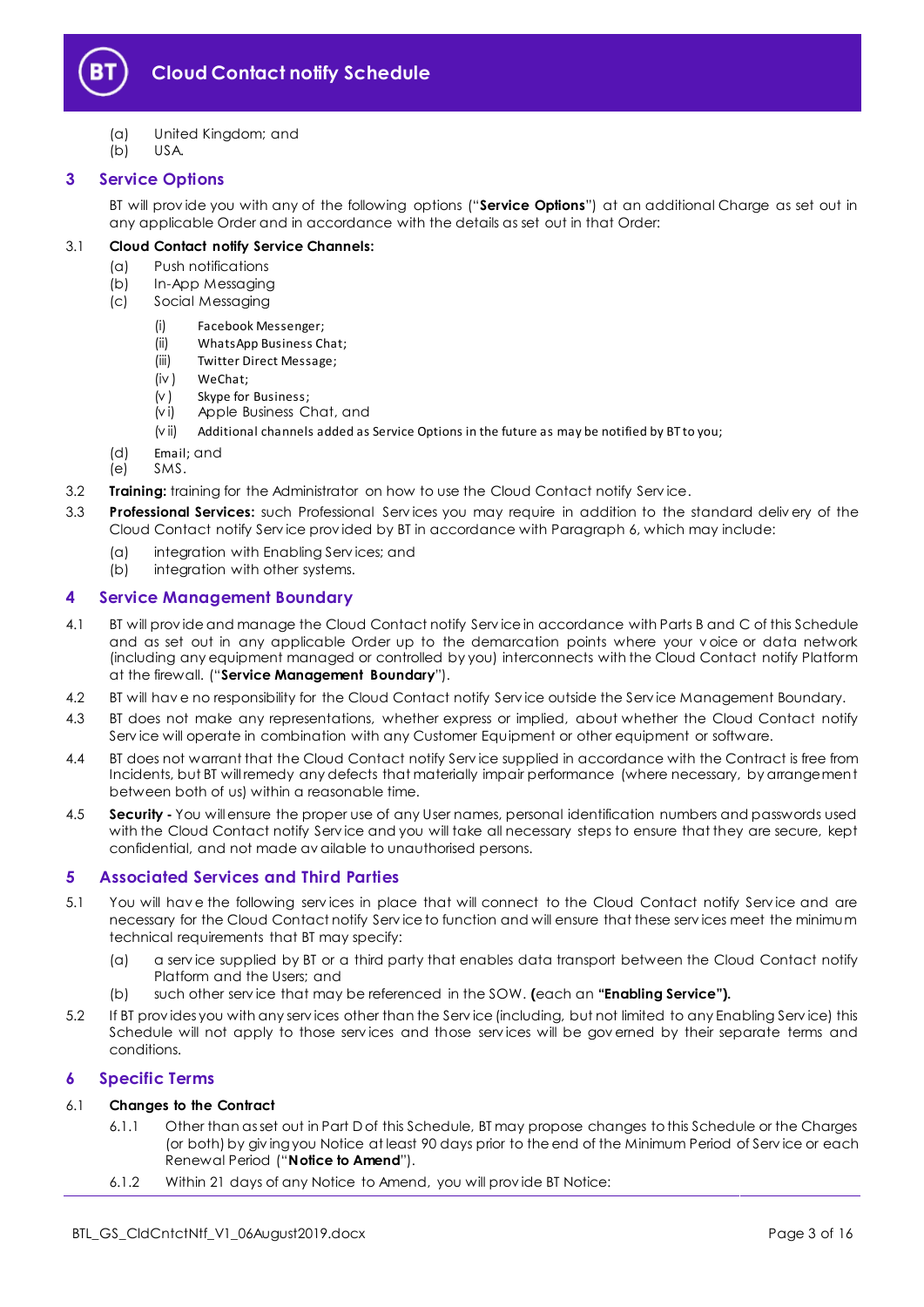

- (a) agreeing to the changes BT proposed, in which case those changes will apply from the beginning of the following Renewal Period;
- <span id="page-3-0"></span>(b) requesting rev isions to the changes BT proposed, in which case both of us will enter into good faith negotiations for the remainder of that Minimum Period of Serv ice or Renewal Period, as applicable, and, if agreement is reached, the agreed changes will apply from the beginning of the following Renewal Period; or
- (c) terminating the Contract at the end of the Minimum Period of Serv ice or Renewal Period, as applicable.
- <span id="page-3-1"></span>6.1.3 If we hav e not reached agreement in accordance with Paragrap[h 6.1.2\(b\)](#page-3-0) by the end of the Minimum Period of Serv ice or the Renewal Period, the terms of this Schedule will continue to apply from the beginning of the following Renewal Period unless you giv e Notice in accordance with Paragraph [6.1.2\(c\)](#page-3-1) or BT may giv e Notice of termination, in which case BT will cease deliv ering the Cloud Contact notify Serv ice at the time of 23:59 on the last day of the Minimum Period of Serv ice or subsequent Renewal Period as applicable.

## 6.2 **Access to Internet**

You acknowledge and agree that where the Cloud Contact notify Serv ice prov ides access to the Internet, the use of the Internet is entirely at your own risk.

### 6.3 **Minimum Period of Service and Renewal Periods**

- 6.3.1 At the end of the Minimum Period of Serv ice, unless one of us has giv en Notice to the other of an intention to terminate the Cloud Contact notify Serv ice in accordance with the Contract, BT will continue to provide the Cloud Contact notify Service for the Renewal Period and each of us will continue to perform our obligations in accordance with the Contract.
- 6.3.2 If either of us giv es Notice to the other of an intention to terminate the Cloud Contact notify Serv ice, BT will cease deliv ering the Cloud Contact notify Serv ice at the time of 23:59 on the last day of the Minimum Period of Serv ice or subsequent Renewal Period.

#### 6.4 **Termination for Convenience**

For the purposes of Clause 17 of the General Terms, either of us may, at any time after the Serv ice Start Date and without cause, terminate the Cloud Contact notify Serv ice by giv ing 90 days' Notice to the other, such Notice not to expire before the Minimum Commitment Period or such Renewal Period as the case may be.

## 6.5 **Invoicing**

- 6.5.1 BT will calculate the Charges as set out in Part D of the Schedule and inv oice you for the following Charges in the amounts set out in any applicable Order:
	- (a) Integration Charges, on the Serv ice Start Date, or where the Integration period is estimated to be longer than one month, monthly in arrears starting from when you place an Order until the Service Start Date;
	- (b) Recurring Charges for Service Options as may be set out in the Order, except Usage Charges, monthly in arrears;
	- (c) Usage Charges, that includes the Cloud Contact notify Platform Licence Charges, monthly in arrears on the first day of the relev ant month;
	- (d) Gateway Charges;
	- (e) Platform Charges;
	- (f) Professional Serv ices Charges; and
	- (g) any Termination Charges incurred in accordance with Paragraph 6.6 upon termination of the relev ant Serv ice.
- 6.5.2 BT may inv oice you for any of the following Charges in addition to those set out in any applicable Order:
	- (a) Charges for inv estigating Incidents that you report to BT where BT finds no Incident or that the Incident is caused by something for which BT is not responsible under the Contract;
	- (b) Charges for commissioning the Cloud Contact notify Serv ice outside of Business Hours;
	- (c) any other Charges as set out in any applicable Order or as otherwise agreed between both of us.

## 6.6 **Termination Charges**

#### 6.6.1 **Termination Charges**

If you terminate the Contract during the Minimum Period of Serv ice or any Renewal Period, you will pay BT:

(a) for any parts of the Cloud Contact notify Serv ice that were terminated during the first 12 months of the Minimum Period of Serv ice or during a Renewal Period, Termination Charges, as compensation, equal to: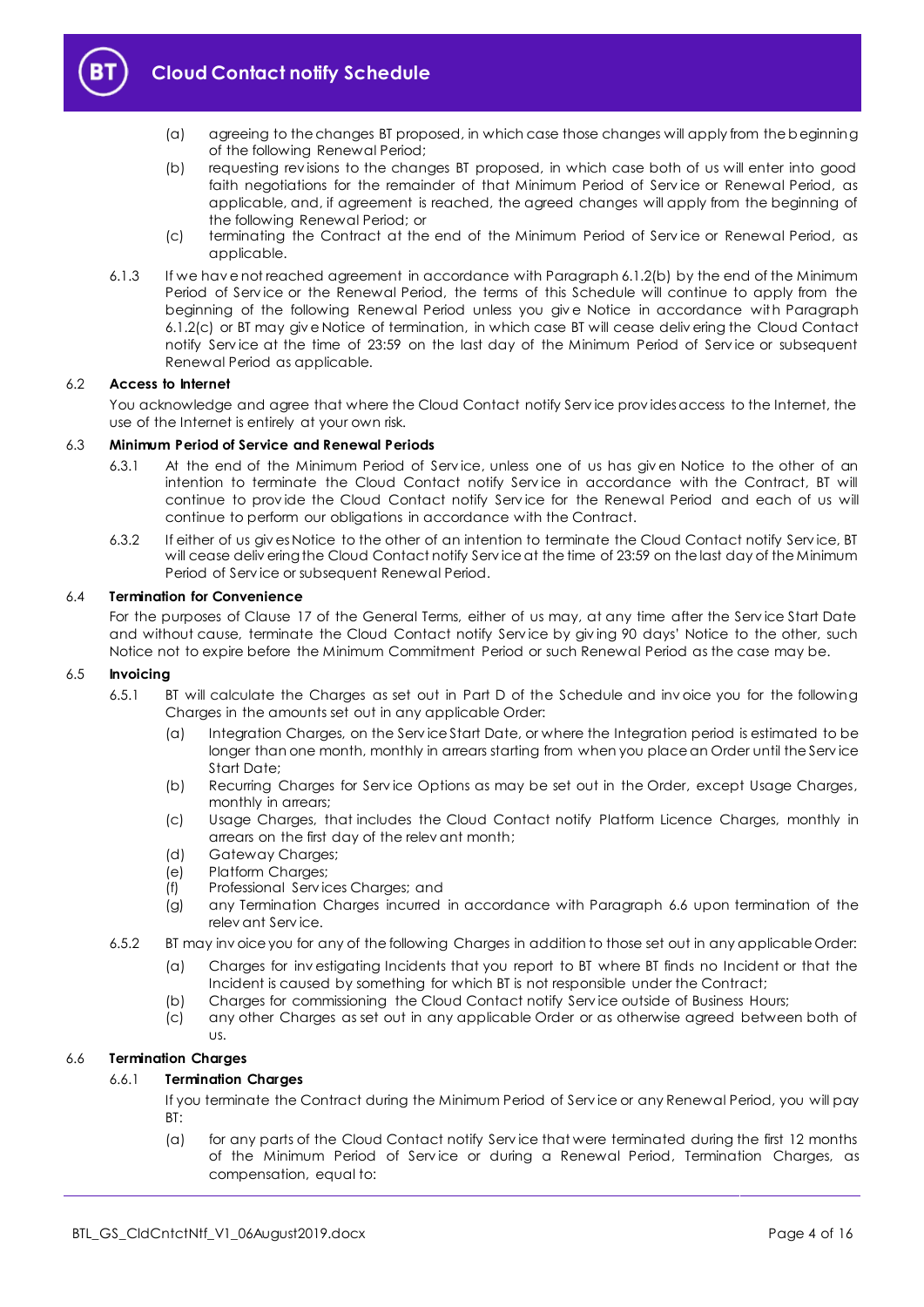

- (i) 100 per cent of the Recurring Charges for any remaining months or part thereof of the first 12 months of the Minimum Period of Serv ice or any Renewal Period; and
- (ii) any waiv ed Integration Charges;
- 6.6.2 BT will refund to you any money you hav e paid in adv ance after deducting any Charges or other payments due to BT under the Contract.

## 6.7 **Amendments to the General Terms**

- 6.7.1 The wording in Clause 19 of the General Terms is deleted and replaced with the following:
	- '19.1 Neither party shall be liable to the other party for any delay in the performance of the Contract directly caused by any Force Majeure Ev ent beyond its reasonable control prov ided such party first giv es the other party written notice within fiv e days after becoming aware that such delay was likely to occur.
	- 19.2 If a Force Majeure Ev ent means the Serv ice is completely and continuously unav ailable for more than 30 days, either of us may terminate a Serv ice straightaway by giv ing the other Notice, as long as the Force Majeure Ev ent is still hav ing an effect when the Notice is receiv ed, and we will each hav e to pay the other the amounts referred to in Clause **Error! Reference source not found.**.
	- 6.3 If the Force Majeure Ev ent has ceased before any Notice to terminate is receiv ed by one of us, the right set out in Clause 19.2 will end and the Notice will hav e no effect.'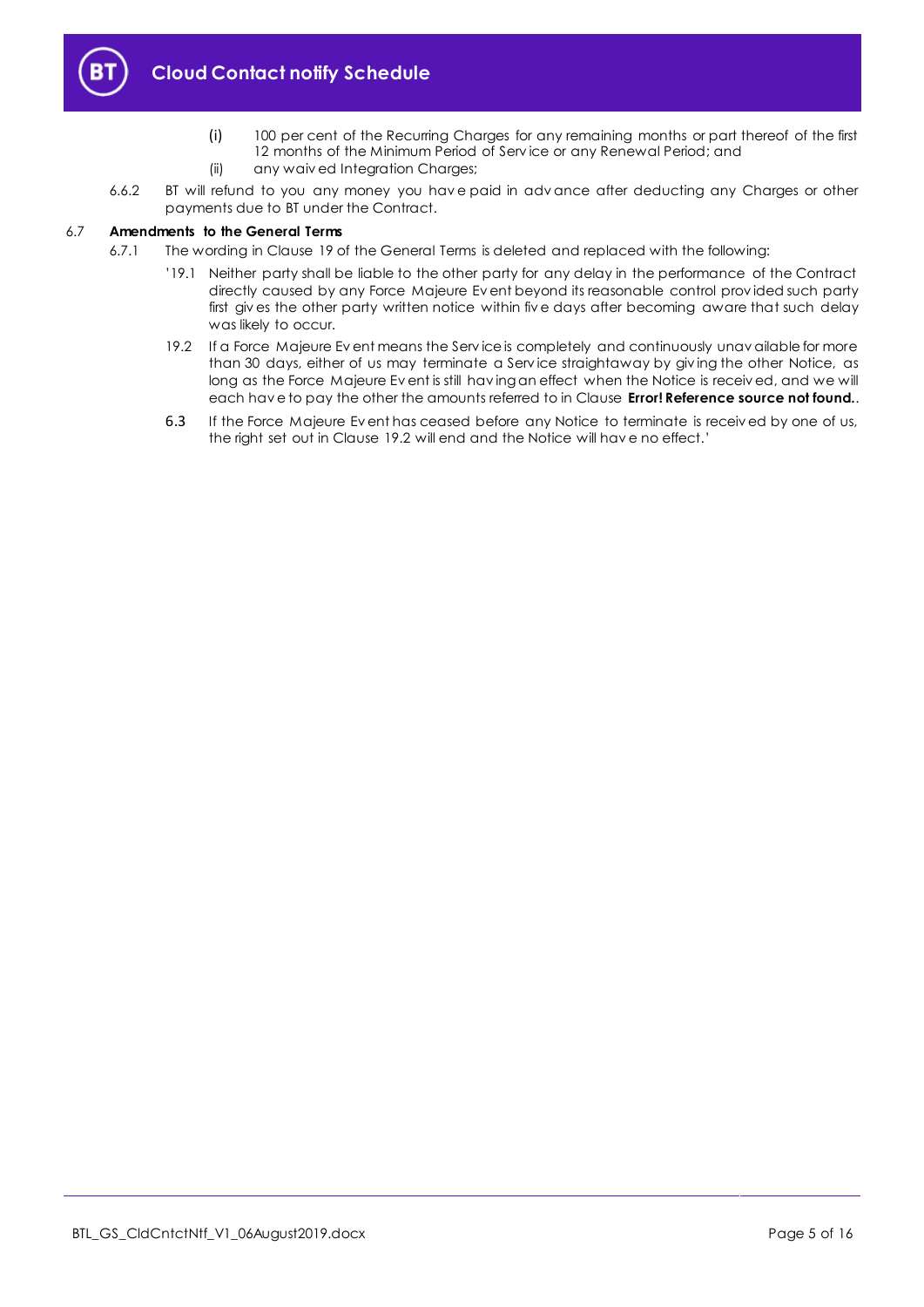

# <span id="page-5-0"></span>**Part B – Service Delivery and Management**

# <span id="page-5-1"></span>**7 BT's Obligations**

# 7.1 **Service Delivery**

Before the Serv ice Start Date and, where applicable, throughout the prov ision of the Cloud Contact notify Serv ice, BT will:

- 7.1.1 prov ide you with contact details for the Serv ice Desk that you will be able to contact to submit serv ice requests, report Incidents and ask questions about the Cloud Contact notify Serv ice;
- 7.1.2 provide you with contact details for the escalation of any Incident Resolution of Service issues;
- 7.1.3 prov ide any Professional Serv ices as selected by you in the Order to support the prov ision of the Cloud Contact notify Serv ice for your use;
- 7.1.4 prov ide your Administrator with credentials to access the Cloud Contact notify Serv ice;

## <span id="page-5-3"></span>7.2 **Commissioning of the Service**

Before the Serv ice Start Date, BT will:

- 7.2.1 configure the Cloud Contact notify Service in accordance with the DCF and the SOW;
- 7.2.2 conduct a series of tests as may be set out in the SOW on the Cloud Contact notify Service to ensure that it is configured correctly;
- 7.2.3 connect the Cloud Contact notify Serv ice to each Enabling Serv ice, where applicable;
- 7.2.4 on the date that BT has completed the activ ities in this Paragraph [7.2,](#page-5-3) confirm to you the Serv ice Start Date; and
- 7.2.5 deliv er the Cloud Contact notify Serv ice to you.

## 7.3 **During Operation**

- On and from the Serv ice Start Date, BT:
- 7.3.1 will respond and use reasonable endeav ours to remedy an Incident without undue delay and in accordance with the Serv ice Lev els in Part C of the Schedule if you report an Incident on the Cloud Contact notify Serv ice;
- 7.3.2 will manage and maintain the Cloud Contact notify Serv ice and Portal;
- 7.3.3 may carry out Maintenance (including upgrades to the Cloud Contact notify Platform) from time to time and will use reasonable endeav ours to inform you:
	- (a) of any Planned Maintenance on the Cloud Contact notify Serv ice, or where applicable, the BT Network, BT Equipment or Purchased Equipment, howev er, BT may inform you with less notice than normal where Maintenance is required in an emergency; or
- 7.3.4 may, in the event of a security breach affecting the Cloud Contact notify Service, require you to change any or all of your passwords. BT does not guarantee the security of the Cloud Contact notify Serv ice against unauthorised or unlawful access or use.

## 7.4 **The End of the Service**

On termination of the Cloud Contact notify Serv ice by either of us, BT:

- 7.4.1 may, following consultation with you, delete any Content; and
- 7.4.2 will remov e your accounts and associated data from the Cloud Contact notify Platform.

# <span id="page-5-2"></span>**8 Your Obligations**

# 8.1 **Service Delivery**

Before the Serv ice Start Date and, where applicable, throughout the prov ision of the Cloud Contact notify Serv ice, you will:

- 8.1.1 for any Serv ice Options in Paragraphs 3.1 of this Schedule:
	- (a) hold an appropriate account for such Channel;
	- (b) assist BT with applicable permissions to connect any Channel to the Cloud Contact notify Platform; and
	- (c) install plugins for such Channel to connect to the Serv ice.

All Channels are prov ided 'as is'. BT has no control ov er any Channel functionality or changes to existing functionality of Channels.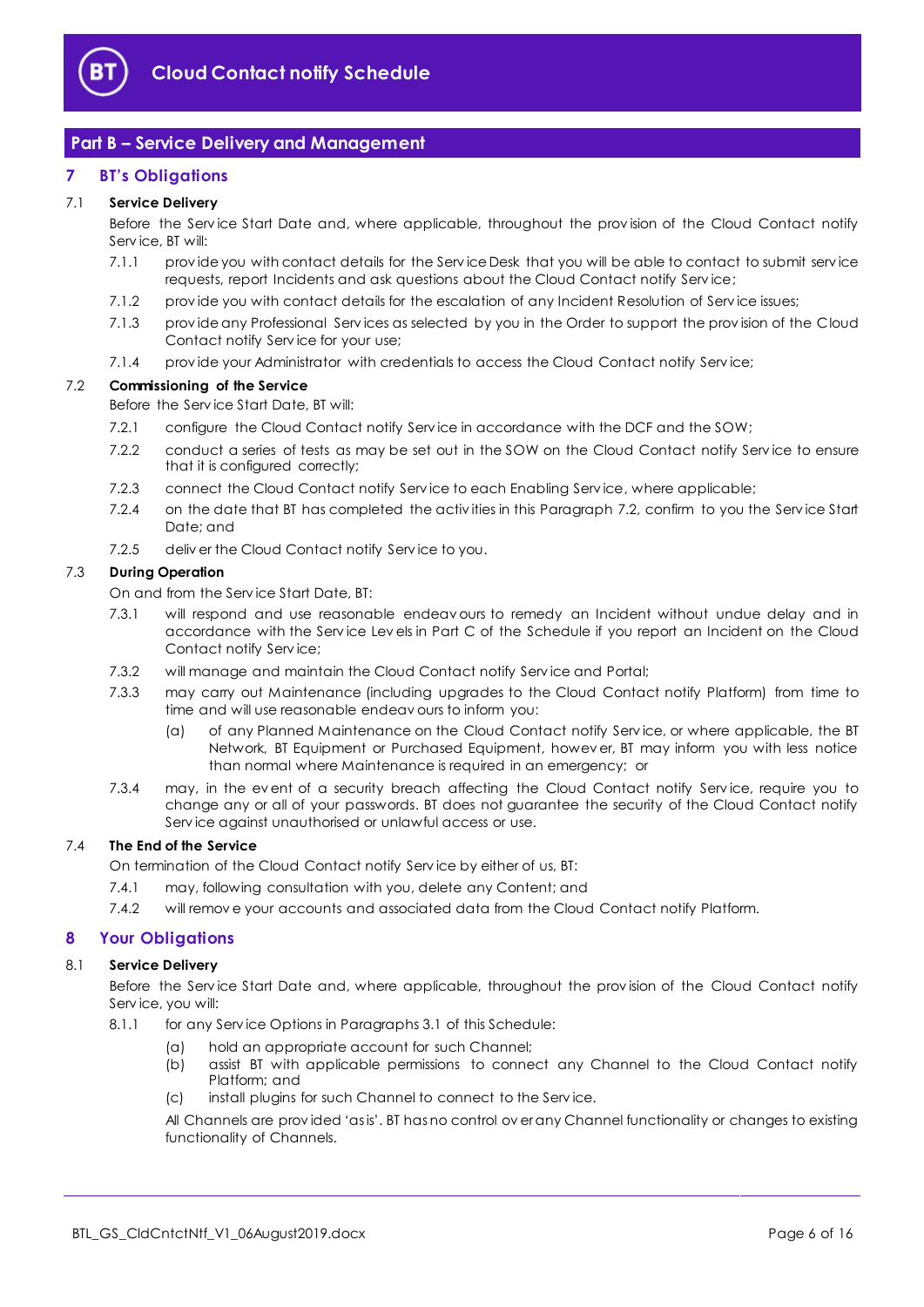

# **Cloud Contact notify Schedule**

- 8.1.2 prov ide BT with the names and contact details of any indiv iduals authorised to act on your behalf for Cloud Contact notify Serv ice management matters ("**Customer Contact**"), but BT may also accept instructions from a person who BT reasonably believ es is acting with your authority;
- 8.1.3 prov ide accurate and complete details in the DCF and the SOW;
- 8.1.4 prov ide BT with any information reasonably required without undue delay;
- 8.1.5 complete any preparation activ ities that BT may request to enable you to receiv e the Cloud Contact notify Serv ice promptly and in accordance with reasonable timescales; and
- 8.1.6 ensure that you comply with all other requirements and specifications as may be set out in the SOW or DCF.

## 8.2 **During Operation**

On and from the Serv ice Start Date, you will:

- 8.2.1 ensure that Incident reports from Users are passed to your internal helpdesk in the first instance;
- 8.2.2 ensure that your Customer Contact or Administrator escalates Incidents not resolv ed by your internal helpdesk to the BT Serv ice Desk using the reporting procedures agreed between both of us and is av ailable for all subsequent Incident management communications;
- 8.2.3 monitor and maintain any Customer Equipment connected to the Cloud Contact notify Serv ice or used in connection with a Cloud Contact notify Serv ice;
- 8.2.4 ensure that any Customer Equipment and any Enabling Services that are connected to the Cloud Contact Notify Service or that you use, directly or indirectly, in relation to the Cloud Contact notify Serv ice is:
	- (a) connected;
	- (b) adequately protected against v iruses and other breaches of security;
	- (c) technically compatible with the Cloud Contact notify Serv ice and will not harm or damage BT Equipment, the BT Network, or any of BT's suppliers' or subcontractors' network or equipment; and
	- (d) approv ed and used in accordance with relev ant instructions, standards and Applicable Law and any safety and security procedures applicable to the use of that Customer Equipment;
- 8.2.5 immediately disconnect or stop using the API and the Serv ice where Customer:
	- (a) does not meet any relev ant instructions, standards or Applicable Law; or
	- (b) contains or creates material that is in breach of the Acceptable Use Policy and you are contacted by BT about such material,

and redress the issues prior to reconnection to the Cloud Contact notify Serv ice;

- 8.2.6 distribute, manage and maintain access profiles, passwords and other systems administration information relating to the control of Users' access to the Cloud Contact notify Serv ice;
- 8.2.7 maintain a written list of current Users and provide a copy of such list to BT within five Business Days following BT's written request at any time;
- 8.2.8 ensure the security and proper use of all v alid User access profiles, passwords and other systems administration information used in connection with the Cloud Contact notify Serv ice and:
	- (a) immediately terminate access for any person who is no longer a User;
	- (b) inform BT immediately if a User's ID or password has, or is likely to, become known to an unauthorised person, or is being or may be used in an unauthorised way;
	- (c) take all reasonable steps to prev ent unauthorised access to the Cloud Contact notify Serv ice;
	- (d) satisfy BT's security checks if a password is lost or forgotten; and
	- (e) change any or all passwords or other systems administration information used in connection with the Cloud Contact notify Serv ice if BT requests you to do so in order to ensure the security or integrity of the Cloud Contact notify Serv ice.
- 8.2.9 not allow any User specific subscription to be used by more than one indiv idual User unless it has been reassigned in its entirety to another indiv idual User, in which case you will ensure the prior User will no longer hav e any right to access or use the Cloud Contact notify Serv ice; and
- 8.2.10 inform BT within five Business Days if the usage increases or decreases or is likely to increase or decrease to qualify for usage at a different tier lev el so that BT may adjust the Charges proportionately.
- 8.2.11 not conduct any maintenance activities on the Cloud Contact notify Service yourself.
- 8.2.12 ensure your Content for use with the Serv ice complies with BT's Acceptable Use Policy, the Compliance Obligations and Applicable Law;

# 8.3 **The End of the Service**

On termination of the Cloud Contact notify Serv ice by either of us, you will: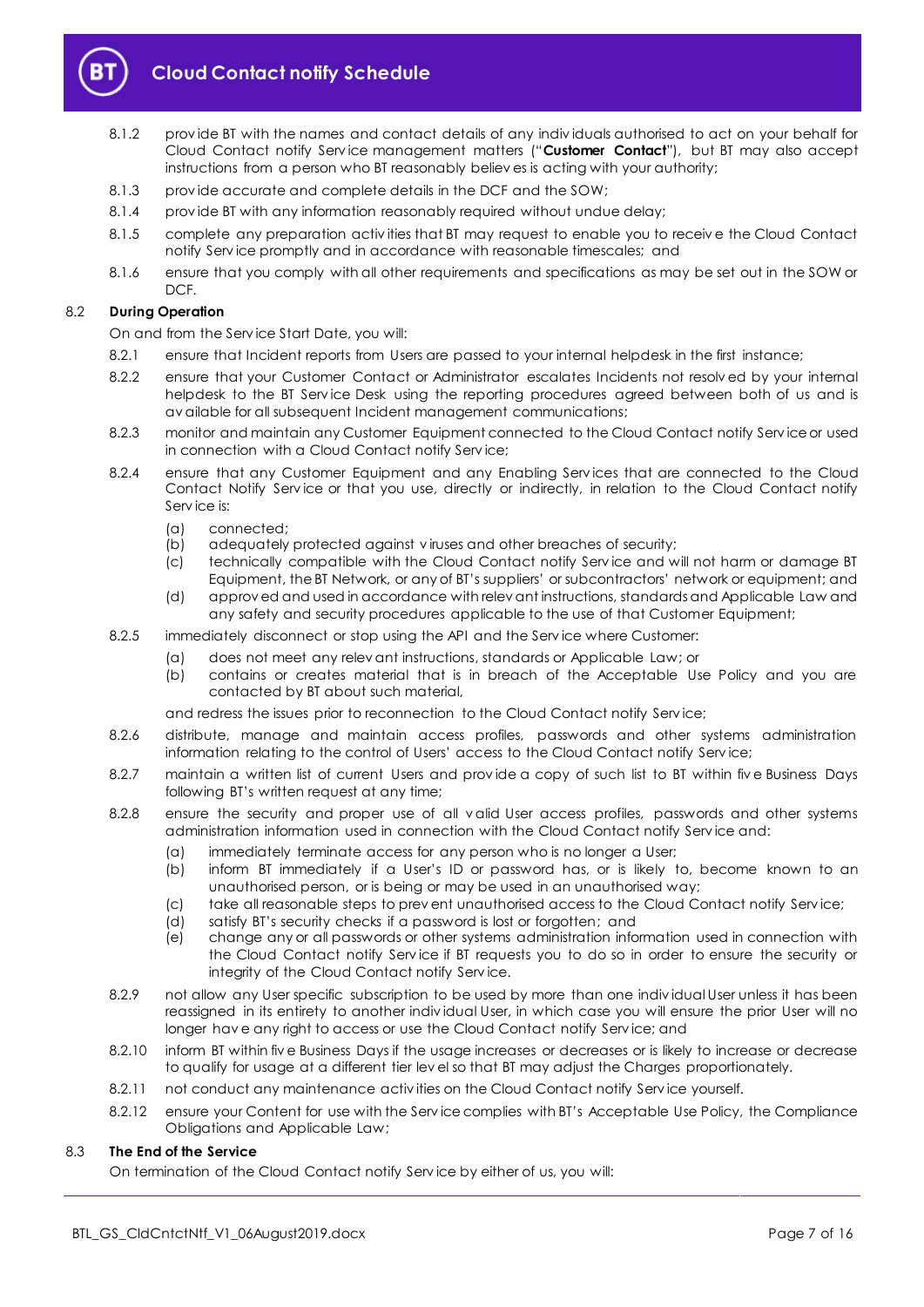

# **Cloud Contact notify Schedule**

- 8.3.1 stop using the Cloud Contact notify Service;
- 8.3.2 pay all outstanding Charges to BT;
- 8.3.3 prov ide such other assistance as may be reasonably required by BT.

# <span id="page-7-0"></span>**9 Notification of Incidents**

Where you become aware of an Incident:

- 9.1 your Users will report Incidents to your internal helpdesk;
- 9.2 if an Incident is not resolved, the Customer Contact or Administrator will report it to the Service Desk;
- 9.3 BT will giv e you a Ticket;
- 9.4 BT will inform you when it believ es the Incident is cleared and will close the Ticket when:
	- 9.4.1 you confirm that the Incident is cleared within 24 hours after having been informed; or
		- 9.4.2 BT has attempted unsuccessfully to contact you, in the way agreed between both of us in relation to the Incident, and you hav e not responded within 24 hours following BT's attempt to contact you.
- 9.5 If you confirm that the Incident is not cleared within 24 hours after having been informed, the Ticket will remain open, and BT will continue to work to resolv e the Incident.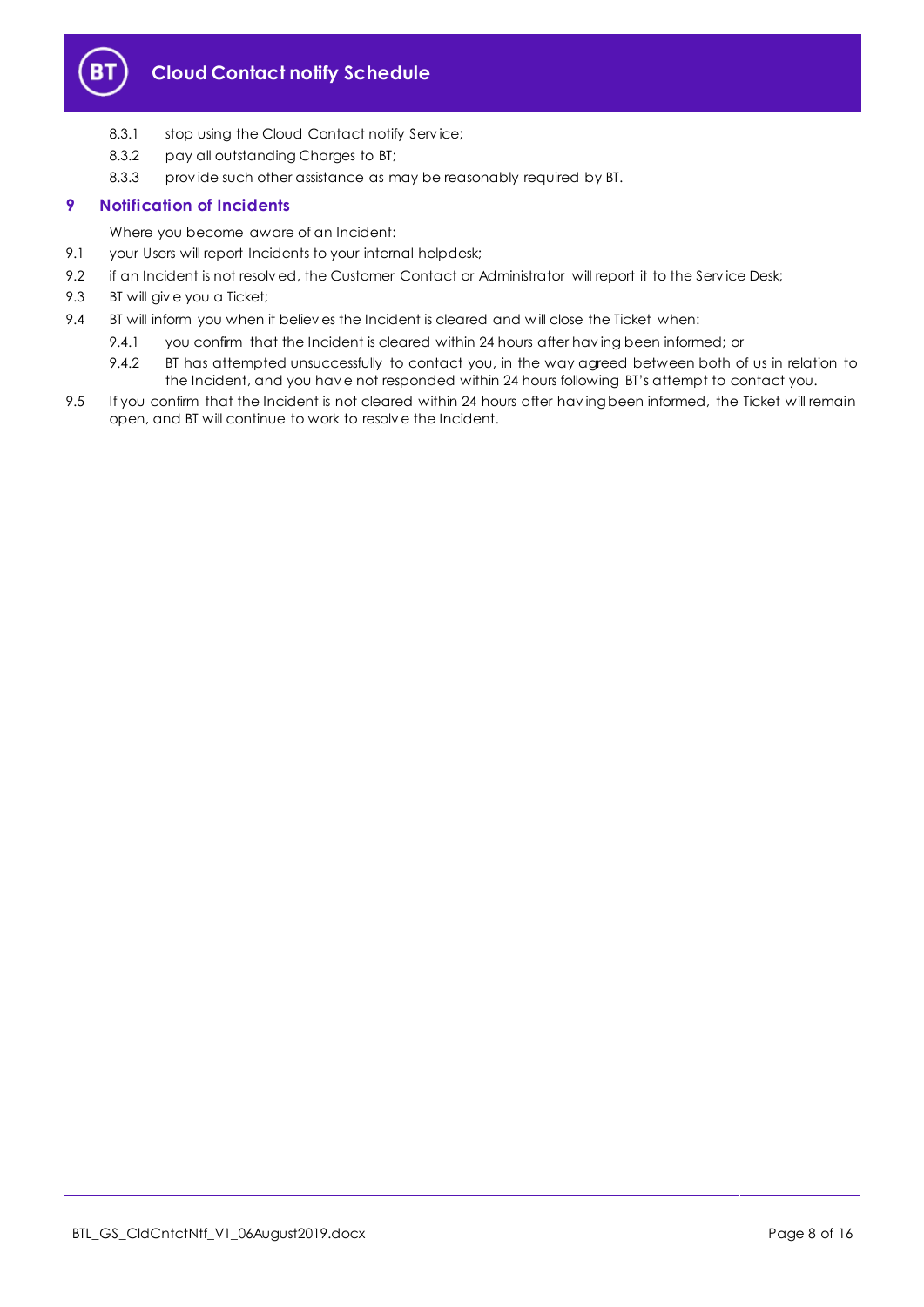

# <span id="page-8-0"></span>**Part C – Service Levels**

## <span id="page-8-1"></span>**10 Service Levels and Metrics**

From the Serv ice Start Date, BT will prov ide the Cloud Contact notify Serv ice with the Serv ice Lev els set out below. The Cloud Contact notify Serv ice does not include any serv ice credits. All Serv ice Lev els are target serv ice lev els based on reasonable commercial efforts by BT.

## 10.1 **Service Availability:**

| <b>Service Availability</b> |                                                                                                                                                                                                                                       |  |  |  |
|-----------------------------|---------------------------------------------------------------------------------------------------------------------------------------------------------------------------------------------------------------------------------------|--|--|--|
| Description                 | The Service Availability measurement is used to determine if the service level<br>meets the requirements for Availability as agreed. The Cloud Contact notify<br>Platform will be evaluated for the purposes of Service Availability. |  |  |  |
|                             | The Channels will not be included as part of Service Availability as service<br>availability for the Channels in Paragraph 3 under Service Options is dependent<br>on the various third party providers of such Channels.             |  |  |  |
|                             | Time Period – Scheduled Downtime – Unscheduled Downtime x 100                                                                                                                                                                         |  |  |  |
| M easure                    |                                                                                                                                                                                                                                       |  |  |  |
|                             | Time Period – Scheduled Downtime                                                                                                                                                                                                      |  |  |  |
| <b>SLA Target</b>           | 99.7%                                                                                                                                                                                                                                 |  |  |  |
| Frequency                   | To be measured over a calendar month and to 2 decimal places.                                                                                                                                                                         |  |  |  |

## 10.2 **Reliability:**

| <b>Reliability</b> |                                                                                                                                                                                                                         |  |  |  |
|--------------------|-------------------------------------------------------------------------------------------------------------------------------------------------------------------------------------------------------------------------|--|--|--|
|                    | Measures the reliability of the Cloud Contact notify Platform in terms of the<br>number of Incidents by Priority Level.                                                                                                 |  |  |  |
| Description        | The Channels will not be included as part of Service Reliability as service<br>reliability for the Channels in Paragraph 3 under Service Options is dependent<br>on the various third party providers of such Channels. |  |  |  |
| M easure           | Number of Priority Level Incidents over a time period (priority 1 being highest in<br>the list).                                                                                                                        |  |  |  |
|                    | $S1$ = Priority Level 1 Incidents (not more than 1).                                                                                                                                                                    |  |  |  |
| <b>SLA Target</b>  | $S2$ = Priority Level 2 Incidents (not more than 3).                                                                                                                                                                    |  |  |  |
|                    | $S3$ = Priority Level 3 Incidents (not more than 6).                                                                                                                                                                    |  |  |  |
|                    | S4 = Priority Level 4 Incidents (not more than 10).                                                                                                                                                                     |  |  |  |
| Frequency          | To be measured over a calendar month.                                                                                                                                                                                   |  |  |  |

#### 10.3 **Incident Resolution**

| <b>Incident Resolution</b>                                                         |                                                                                                                                                                    |  |
|------------------------------------------------------------------------------------|--------------------------------------------------------------------------------------------------------------------------------------------------------------------|--|
| Description                                                                        | Measures the ability to return the Cloud Contact notify Platform to a fully<br>operational state or to respond effectively to requests for advice and<br>guidance. |  |
| Number of Priority Level Incidents exceeding Incident Resolution Time.<br>M easure |                                                                                                                                                                    |  |
|                                                                                    | Priority Level 1 Incidents (none to exceed).                                                                                                                       |  |
| <b>SLA Target</b>                                                                  | Priority Level 2 Incidents (not more than 2).                                                                                                                      |  |
|                                                                                    | Priority Level 3 Incidents (not more than 3).                                                                                                                      |  |
|                                                                                    | Priority Level 4 Incidents (not more than 3).                                                                                                                      |  |
| Frequency                                                                          | To be measured over a calendar month.                                                                                                                              |  |

#### 10.4 **Incident Response**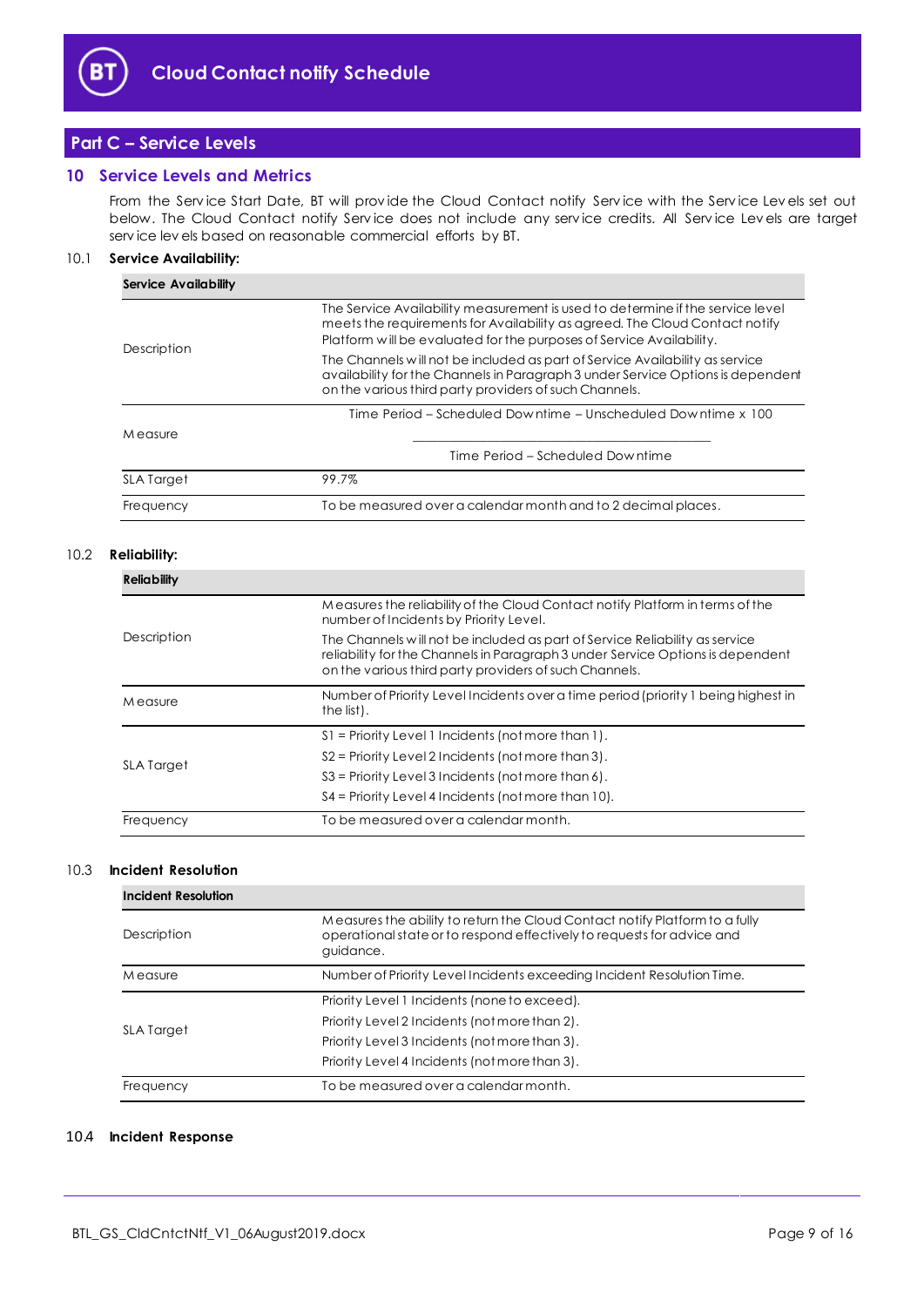

| Description       | The Incident Response Time targets are intended to ensure that Incidents are<br>handled appropriately and promptly. The Operations Team is responsible for<br>commencing the investigation at the onset of the Incident and will contact the<br>Customer's representative within the response times given. |  |
|-------------------|------------------------------------------------------------------------------------------------------------------------------------------------------------------------------------------------------------------------------------------------------------------------------------------------------------|--|
| M easure          | Total responses outside Incident Response Time.                                                                                                                                                                                                                                                            |  |
|                   | $R1$ = Priority Level 1 (none).                                                                                                                                                                                                                                                                            |  |
|                   | $R2$ = Priority Level 2 (not more than 1).                                                                                                                                                                                                                                                                 |  |
| <b>SLA Target</b> | $R3$ = Priority Level 3 (not more than 2).                                                                                                                                                                                                                                                                 |  |
|                   | $R4$ = Priority Level 4 (not more than 3).                                                                                                                                                                                                                                                                 |  |
| Frequency         | Measured over a calendar month.                                                                                                                                                                                                                                                                            |  |

### 10.5 **Incident Management**

**Incident Response**

## (a) **Incident Prioritisation**

| <b>Priority Level</b>                                                                                                                                | <b>Business Impact Summary</b>                                                                                                                                                                |  |  |
|------------------------------------------------------------------------------------------------------------------------------------------------------|-----------------------------------------------------------------------------------------------------------------------------------------------------------------------------------------------|--|--|
| Priority Level 1                                                                                                                                     |                                                                                                                                                                                               |  |  |
| Critical                                                                                                                                             | A complete outage where the Cloud Contact notify Platform cannot process more than 75%<br>of the messages received from either the end Users or agents due to a fault.                        |  |  |
| Priority Level 2                                                                                                                                     |                                                                                                                                                                                               |  |  |
| Major                                                                                                                                                | Partial outage, including intermittent failures, affecting more than 50% of messages received<br>from either the end users or agents due to a fault within the Cloud Contact notify Platform. |  |  |
| Priority Level 3                                                                                                                                     |                                                                                                                                                                                               |  |  |
| Minor impact on system functions or affecting only single messages. No direct impact on full<br>Minor<br>Cloud Contact notify Platform Availability. |                                                                                                                                                                                               |  |  |
| Priority Level 4                                                                                                                                     |                                                                                                                                                                                               |  |  |
| Low                                                                                                                                                  | Low impact on the overall Cloud Contact notify Platform or system functions.                                                                                                                  |  |  |

## (b) **Incident Handling**

The BT Support Team is responsible for activ ely monitoring, detecting and resolv ing faults within the Cloud Contact notify Service. BT operates a trouble ticketing system recording all the Incidents reported by customers. The Support Team will prov ide you with a ticket number and regular updates at agreed interv als of the progress in Incident handling and rectification process wherev er applicable. BT will endeav our to restore normal serv ice of the Cloud Contact notify Platform in accordance with the resolution times prov ided below. Once a P1 Incident has been closed, BT will prov ide a Root Cause Analysis report with a concise description of the cause, impact and action taken to remedy such occurrences, when requested to do so by you. Incidents within any Channels will be allocated an appropriate Priority Lev el by BT, monitored and where appropriate, escalated by BT, but resolution of Channel Incidents is excluded from any Incident Management targets as resolution is dependent on the third party prov iders of the Channels.

#### (c) **Service Desk Contact Details**

| Level   | <b>Hours</b>                 | Name       | <b>Contact number and Email</b>                   |
|---------|------------------------------|------------|---------------------------------------------------|
| Level 1 | 24 x 7 Operations Department | Operations | BT will provide details before Service Start Date |

## (d) **Response Times**

The response time is the target time from the time an Incident report is logged at the Serv ice Desk to the time an initial response is sent back to the Customer.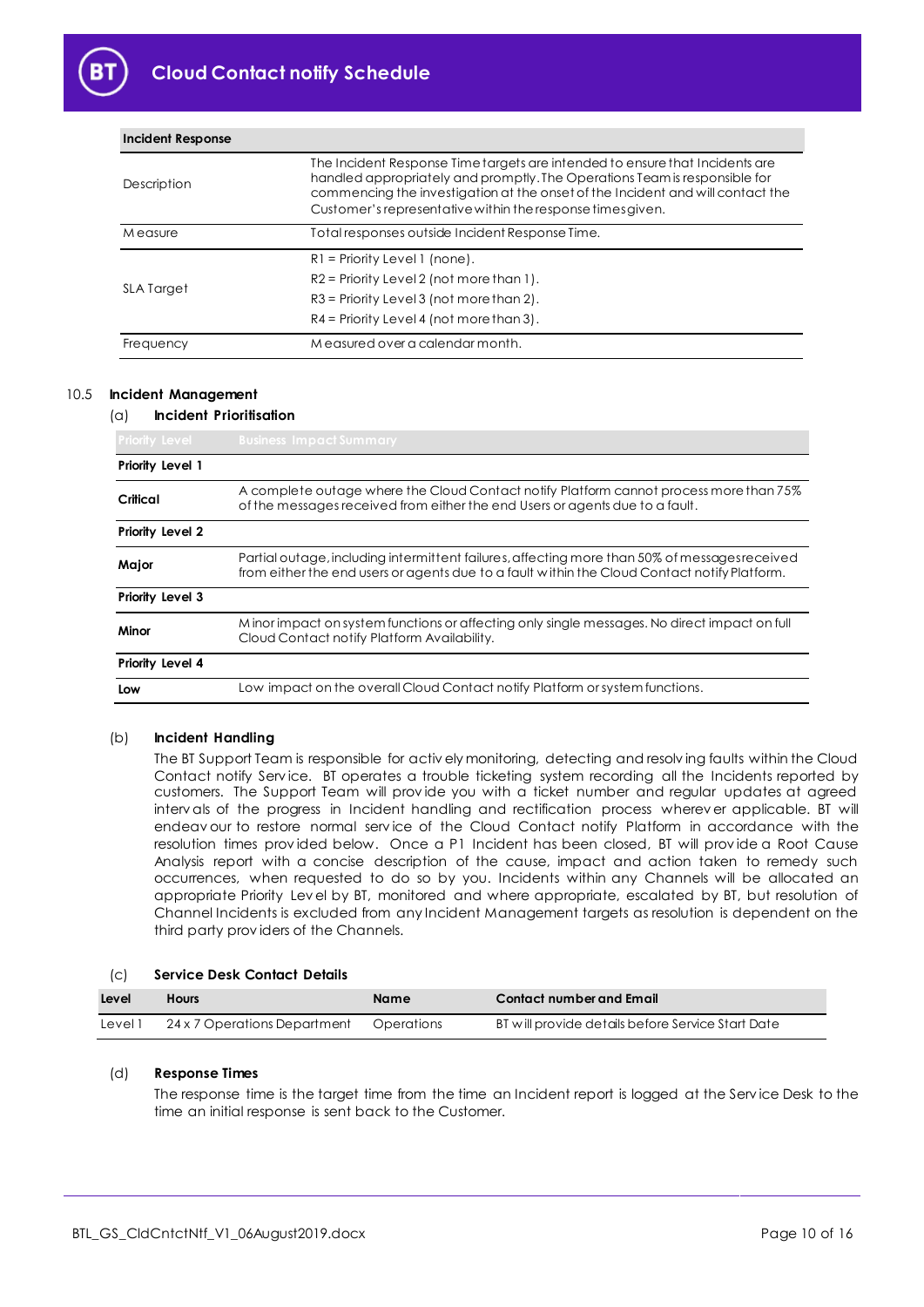

# **Cloud Contact notify Schedule**

| <b>Priority Level</b> | Response Time |
|-----------------------|---------------|
| Priority Level 1      | 30 minutes    |
| Priority Level 2      | hour          |
| Priority Level 3      | 6 hours       |
| Priority Level 4      | 24 hours      |

## (e) Resolution Times

The response time is the time during which BT endeav ours to restore the Cloud Contact notify Platform to the Customer. Incidents within any Channels will be logged and where appropriate escalated by BT, but resolution of Channel Incidents are excluded from any Resolution Time targets as resolution is dependent on the third party prov iders of the Channels.

| <b>Priority Level</b> | <b>Response Time</b> |
|-----------------------|----------------------|
| Priority Level 1      | 8 hours              |
| Priority Level 2      | 3 days               |
| Priority Level 3      | week                 |
| Priority Level 4      | Next Release         |

## (f) **Escalations**

In the ev ent that target resolution times are not being met or an Incident is of a particularly sensitiv e nature the following escalation process will apply:

| <b>Escalation to BT</b>                 | <b>Hours</b>          | <b>Contact number and Email</b>                   |  |
|-----------------------------------------|-----------------------|---------------------------------------------------|--|
| SLA Manager                             | <b>Business Hours</b> | BT will provide details before Service Start Date |  |
| Client Services and Operations M anager | <b>Business Hours</b> | BT will provide details before Service Start Date |  |

# <span id="page-10-0"></span>**11 Training**

- 11.1 BT will prov ide training and agree a training schedule with you upon request, at an additional Charge.
- 11.2 Training Serv ices include:
	- (a) train-the-trainer sessions to indiv iduals identified by you for up to 3 hours per session.
	- (b) training session Content will cov er:
		- (i) an ov erv iew of configuration, administration, trouble-shooting, serv ice management and integration, serv ice approv al and mapping, portal management; subscriber management and customer care, techniques for performance improv ement;
		- (ii) the knowledge Transition Process, techniques and methodology to include:
			- 11.2.1 identification of team for the knowledge transfer sessions;
				- 11.2.2 establish a tailored process after discussion with relev ant stakeholders;
				- 11.2.3 execute the Training sessions;
				- 11.2.4 measure the effectiv eness of Training sessions; and
			- 11.2.5 the new team has to apply the knowledge gathered.
	- (c) collaboration with you to meet your knowledge transition training needs;
	- (d) training materials in English.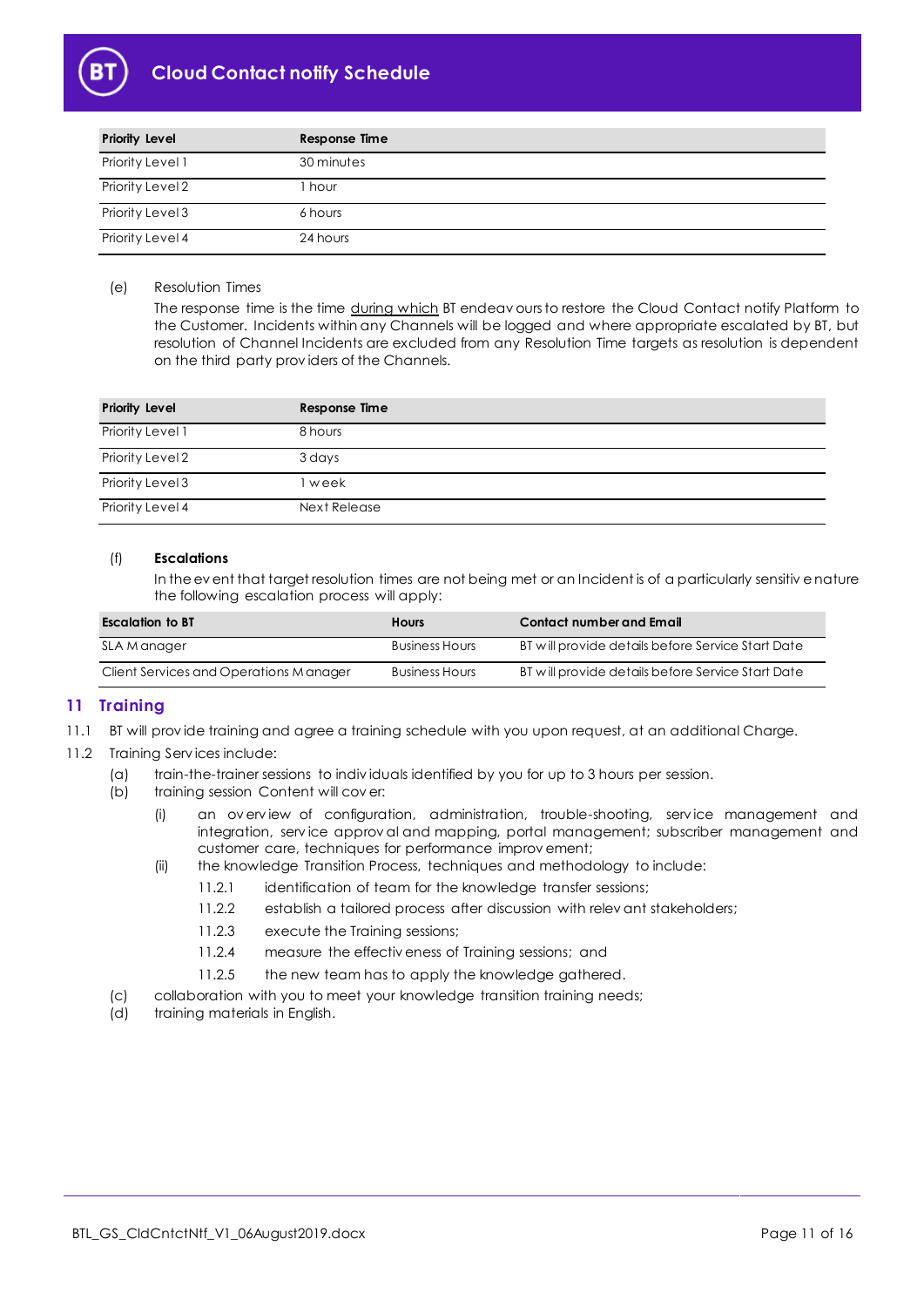

# <span id="page-11-0"></span>**Part D – Charges**

| Professional Services Charges (to include Integration Charges) |                                                                                                                                                                            |  |
|----------------------------------------------------------------|----------------------------------------------------------------------------------------------------------------------------------------------------------------------------|--|
| Daily Rate                                                     |                                                                                                                                                                            |  |
| f [xx]                                                         | Estimate for Professional Services Charges will depend on the complexity of the functionality and<br>backend integration. Charges will be set out in the applicable Order. |  |

| <b>Gateway Charges Monthly</b> |                          |                                             |                              |                                    |
|--------------------------------|--------------------------|---------------------------------------------|------------------------------|------------------------------------|
| Tier                           | Push (mobile and<br>web) | <b>In-App Messaging</b><br>(including push) | Social                       | Email                              |
| Tier 1                         | £[x] for 10,000 M AD     | $E[x]$ for 10,000 M AD                      | $\pounds$ [x] for 1,000 M AU | £[x] /lk up to<br>10.000<br>Emails |
| Tier 2                         | £[x] for 50,000 M AD     | £[x] for 50,000 M AD                        | £[x] for 5,000 M AU          | £[x] /lk up to<br>50,000<br>Emails |
| Tier 3                         | £[x] for 100,000 MAD     | £[x] for 100,000 MAD                        | £[x] for 25,000 M AU         | £[x] /1k up to 100,000<br>Emails   |
| Tier 4                         | £[x] for 1,000,000 MAD   | £[x] for 1,000,000 M AD                     | £[x] for 100,000 M AU        | £[x] /1k up to 1,000,000<br>Emails |
| Bespoke                        | $\pounds$ call           | $\pounds$ call                              | $\pounds$ call               | $\pounds$ call                     |

Gatew ay Charges w ill depend on the number of messages/Users/Devices of the Service as more fully set out in the applicable Order. BT may change the above pricing w ith 30 days prior w ritten notice to reflect any change in third party costs or costs from Supplier.

| <b>Platform Charges Monthly</b>                                                                                                                                                                                                                                  |                        |                     |
|------------------------------------------------------------------------------------------------------------------------------------------------------------------------------------------------------------------------------------------------------------------|------------------------|---------------------|
| Tier                                                                                                                                                                                                                                                             | Monthly Licence Charge | Flow Executions PCM |
| Tier 1                                                                                                                                                                                                                                                           | $f[x]$ /per month      | 500,000             |
| Tier 2                                                                                                                                                                                                                                                           | $f[x]$ /per month      | 1 million           |
| Tier <sub>3</sub>                                                                                                                                                                                                                                                | $f[x]$ /per month      | 2 million           |
| Tier 4                                                                                                                                                                                                                                                           | $f[x]$ /per month      | 3 million           |
| Bespoke                                                                                                                                                                                                                                                          | $\pounds$ call         | £ call              |
| Voice pricing and Charges and extra database or file storage to be provided on request.                                                                                                                                                                          |                        |                     |
| Standard Transactions Per Second ("TPS") for tier 1-4 is 30 TPS cumulative across the Channels used.                                                                                                                                                             |                        |                     |
| Usage of flow executions above selected monthly tier level will be charged per session.                                                                                                                                                                          |                        |                     |
| Standard TPS for tier 1-4 30 TPS.                                                                                                                                                                                                                                |                        |                     |
| Charges are per calendar month for every Minimum Period of Service or a Renewal Period (12 months per term).                                                                                                                                                     |                        |                     |
| You may upgrade to higher tiers during the Minimum Period of Service or a Renewal Period.                                                                                                                                                                        |                        |                     |
| You may downgrade back to the original tier within a given 12 month term by giving 3 months' notice.                                                                                                                                                             |                        |                     |
| The flow executions model: measure triggering workflows in the Cloud Contact notify Platform. Sample workflow could<br>manage: customer survey, provision of new /upgrade service, promotion of service to existing customers, fraud detection<br>workflow, etc. |                        |                     |
| Workflows that run for more than 24 hours will be counted as 1 flow executions per 24 hours of runtime.                                                                                                                                                          |                        |                     |
| Custom nodes/API integration with backend systems will be developed by Supplier professional services department based<br>on time and materials ("T&M"). Custom nodes might also include reoccurring monthly maintenance and support fees.                       |                        |                     |
| Platform Charges will depend on the number of messages/Users/Devices of the Service as more fully set out in the<br>applicable Order.                                                                                                                            |                        |                     |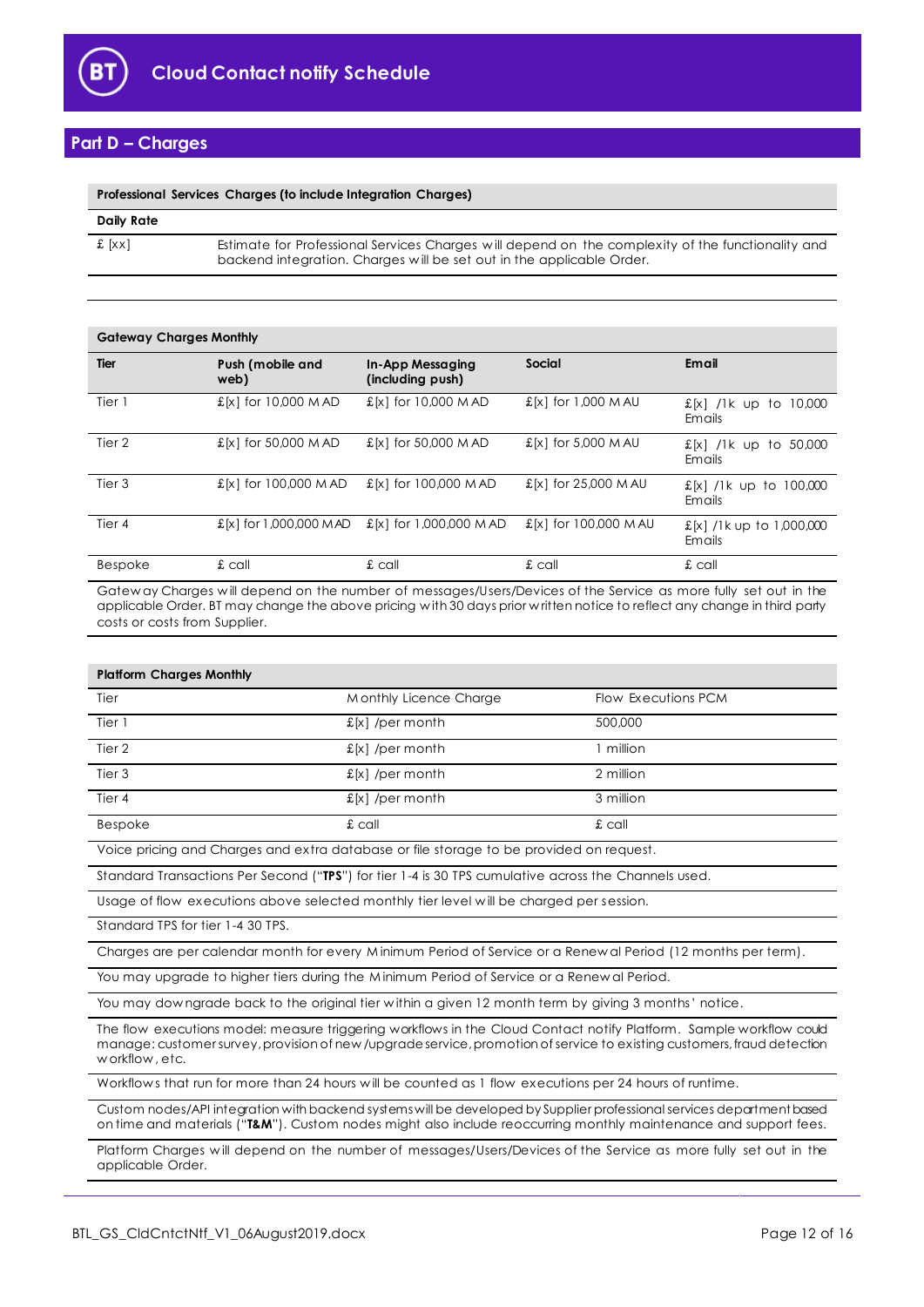

BT may change the above pricing w ith 30 days' prior w ritten notice to reflect any change in third party costs or costs from the Supplier.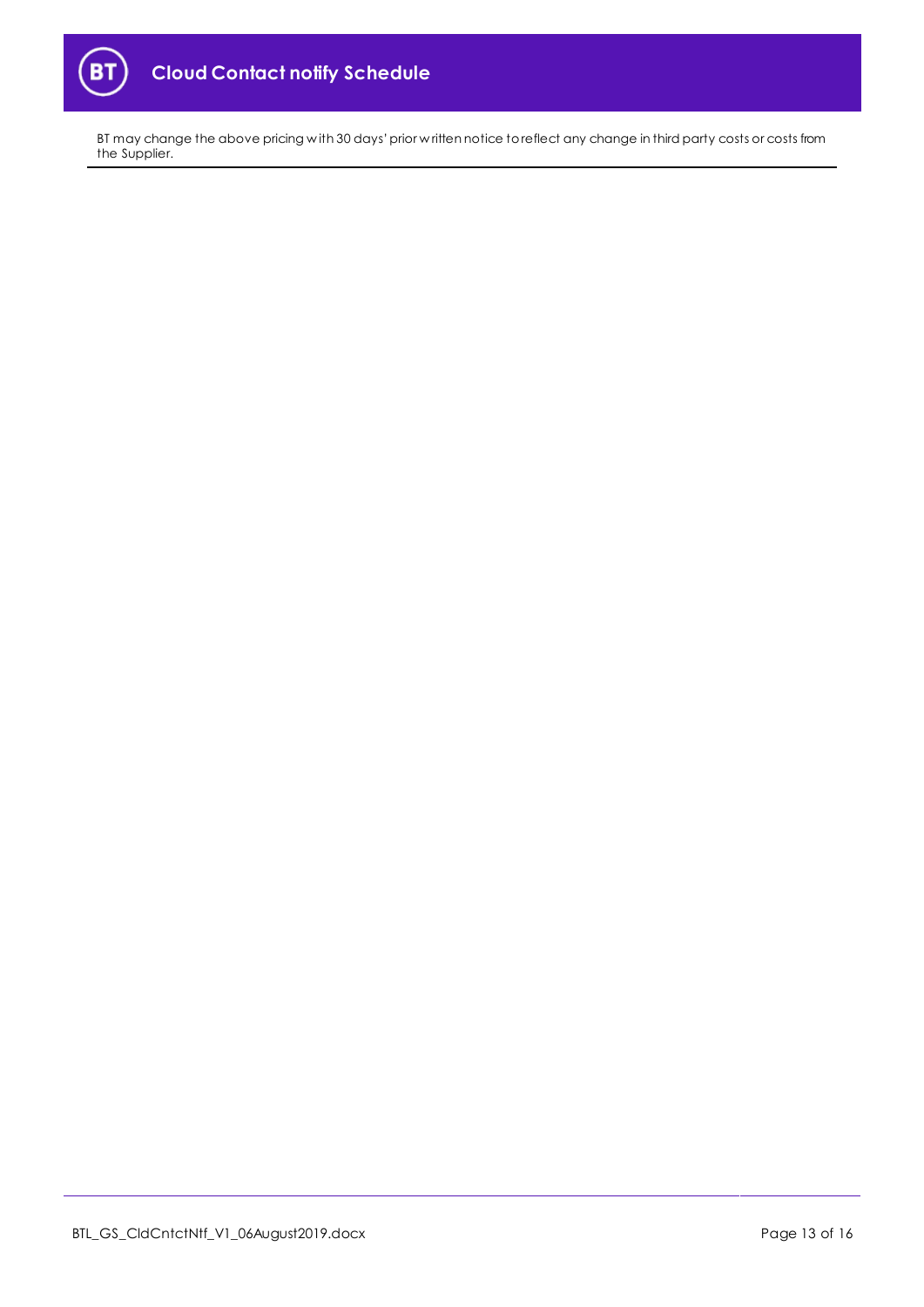

# <span id="page-13-0"></span>**Part E – Defined Terms**

## <span id="page-13-1"></span>**12 Defined Terms**

In addition to the defined terms in the General Terms, capitalised terms in this Schedule will hav e the below meanings (and in the case of conflict between these defined terms and the defined terms in the General Terms, these defined terms will take precedence for the purposes of this Schedule). BT has repeated some definitions in this Schedule that are already defined in the General Terms. This is to make it easier for you to find the definitions when reading this Schedule.

"**Administrator**" means your designated administrativ e user who has been giv en security credentials for access to the Cloud Contact notify Platform to administer, permission and train other Users on the Cloud Contact notify Serv ice;

"**API**" means a set of functions and procedures allowing the creation of applications that access the features or data of an operating system, application or other serv ice.

"**Apple Business Chat**" means messages sent directly from the messages function within Apple Business Chat.

"**Availability**" means the period of time when the Cloud Contact notify Serv ice is functioning.

"**Business Day**" means any day other than a Saturday, Sunday or public holiday in England and Wales.

"**Business Hours**" means between the hours of 0900 and 1800 in a Business Day.

"**Channels**" has the meaning giv en in Paragraph 3.1.

"**Cloud Contact notify Platform**" has the meaning giv en in Paragraph 2.1.

"**Cloud Contact notify Service**" or "**Service**" has the meaning giv en in Paragraph 2.1.

"**Content**" means applications, data, information (including Emails and SMS), v ideo, graphics, sound, music, photographs, software or any other material.

"**Customer Contact**" has the meaning giv en in Paragraph 8.1.1.

"**Customer Equipment**" means any equipment including any Purchased Equipment and any software, other than BT Equipment, used by you in connection with the Cloud Contact notify Serv ice.

"**DCF**" means the data capture form that you prov ide to BT.

"**Device**" means any mobile handset, laptop, tablet or other item of handheld equipment, including all peripherals, excluding SIM Cards and applications, which are in scope of the [Insert Name] Serv ice, as set out in the Order

"**Email**" means a method of exchanging digital messages from an author to one or more recipients.

"**Enabling Service**" has the meaning giv en in Paragraph 5.1.

"**Enterprise Communications Platform**" means a cloud based deliv ery model that allows organisations to add real-time communication capabilities to business applications by deploying APIs.

"**Facebook Messenger**" means a mobile tool that allows users to instantly send messages to friends on Facebook.

"**Gateway Charges**" means Channel specific charges in addition to Platform Charges for usage of Channels selected and used by you as more fully set out in Part D of the Schedule.

"**General Terms**" means the general terms to which this Schedule is attached or can be found at [www.bt.com/terms,](http://www.bt.com/terms) and that form part of the Contract.

"**In-app Messaging**" means messages sent and receiv ed by indiv iduals through a customer specific application; "**Incident**" means an unplanned ev ent that causes an interruption to, or a reduction in, the quality of the Cloud Contact notify Serv ice.

"**Incident Management**" has the meaning giv en in Paragraph 10.5.

"**Incident Resolution Time**" means the time from the initial Incident reporting to BT's Serv ice desk to closure following satisfactory resolution of the Incident as agreed by BT and excluding any periods during which the Incident clock was stopped.

"**Incident Response**" has the meaning giv en in Paragraph 10.4.

"**Incident Response Time**" means the length of time taken for a first response to you, once an Incident has been logged.

"**Integration Charges**" means those Charges set out in any applicable Order in relation to integration of the Cloud Contact notify Serv ice.

"**Internet**" means a global system of interconnected networks that use a standard Internet Protocol to link Dev ices worldwide.

"**Licence**" means an annual subscription for access to the Cloud Contact notify Platform.

**"MAD"** means the monthly activ e Dev ices calculated as the number of Dev ices using the Cloud Contact notify Serv ice for In-App Messaging and Push Messages. The activ e Dev ice count is calculated based on the registered Dev ices on the Cloud Contact notify Platform.

**"MAU"** means monthly activ e Users calculated as the number of activ e Users in a giv en month using the Cloud Contact notify Platform. An activ e User is calculated using two attributes – the Application ("**App**") and the User. The unique combination of those in one month is the number of MAU's.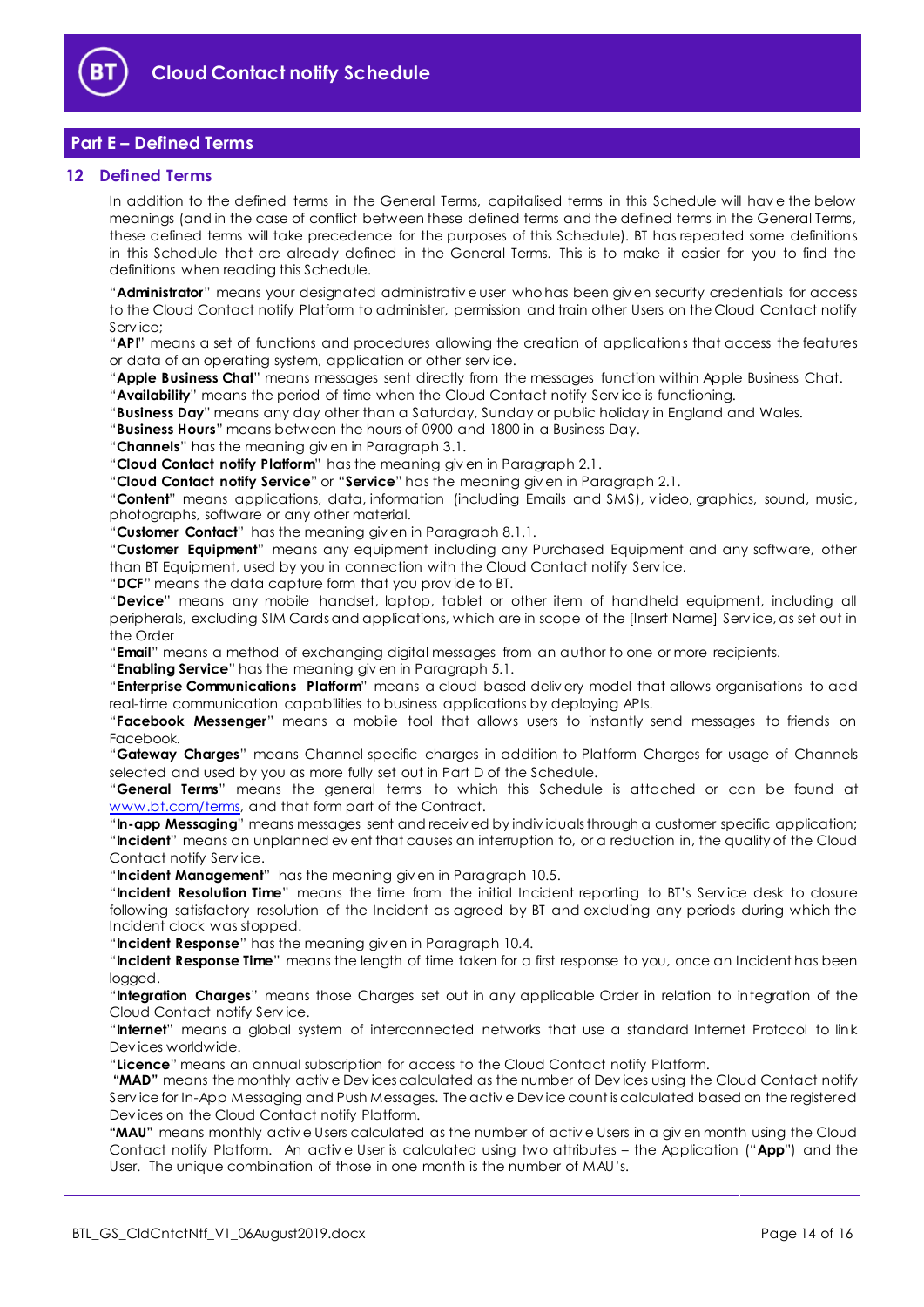

"**Minimum Period of Service**" means a period of 12 consecutiv e months beginning on the Serv ice Start Date, unless set out otherwise in any applicable Order.

"**Notice to Amend**" has the meaning giv en in Paragraph 6.1.1.

"**Operations Team**" has the meaning giv en in Paragraph 10.4.

"**Planned Maintenance**" means any Maintenance BT has planned to do in adv ance.

"**Platform Charges**" means the monthly fee that enables you to use a specific number of sessions in a month, i.e. agreed usage and any additional usage will be charged at a fixed rate unless v olume discounts hav e been agreed for committed spend lev els.

"**Portal**" means a self-serv ice portal that enables management of certain functions of the Cloud Contact notify Platform including without limitation: Channel asset management, service creation like rules, workflows, templates and Channel settings, serv ice lifecycle management, User management, tools like API explorer, Channel testing, docs, reporting, dashboards and ticketing and Serv ice Desk.

"**Priority Level**" has the meaning giv en in Paragraphs 10.2 and 10.3.

"**Professional Services**" means those serv ices prov ided by BT to design, set up of the application and training to the Customer's specifications as set out in the Statement of Work ("SOW") or any change requests implemented during the term of the Contract for optimization and or retraining.

"**Push notifications**" means a one-way message sent to a customer without the use of email, SMS or any social media Channels;

"**RCS**" means rich communication serv ices;

"**Recurring Charges**" means the Charges for the Cloud Contact notify Serv ice or applicable part of the Cloud Contact notify Serv ice that are inv oiced repeatedly in ev ery payment period (e.g. ev ery month), as set out in any applicable Order.

"**Reliability**" has the meaning giv en in Paragraph 10.2.

"**Renewal Period**" means for the Cloud Contact notify Serv ice, the initial 12 month period following the Minimum Period of Serv ice, and each subsequent 12 month period.

"**Resolution**" means to allow end users to use the Cloud Contact notify Serv ice without noticeable degradation in the Cloud Contact notify Serv ice as per the requirements of the applicable priority lev el.

"**Root Cause Analysis**" has the meaning giv en in Paragraph 10.5 (b).

"**Scheduled Downtime**" means any downtime or outage planned by the third party Prov ider and notified to you in adv ance in writing;

"**Service Availability**" has the meaning giv en in Paragraph 10.1.

"**Service Levels**" or "**SLA**" means the target serv ice lev els applicable to the Cloud Contact notify Platform and Serv ices as set out in Part C.

"**Service Desk**" means the helpdesk that you are able to contact to submit serv ice requests, report Incidents and ask questions about the Cloud Contact notify Serv ice.

"**Service Management Boundary**" has the meaning giv en in Paragraph [4.1.](#page-2-4)

"**Service Options**" has the meaning giv en in Paragrap[h 3.](#page-2-0)

"**Service Start Date**" has the meaning as set out in Paragraph 7.2.

"**Skype for Business"** means a unified communications platform to integrate common channels of business communication.

"**SMS**" means short messaging serv ice;

**"Social Messaging"** means messages sent v ia Facebook Messenger, WhatsApp, WeChat, Apple Business messaging, RCS, Twitter and the like;

"**SOW**" means the statement of work that the Customer agrees with BT setting out the Customer's requirements for professional serv ices to set up, configure, use and or make changes to the Cloud Contact notify Serv ice for that Customer.

"**Standard Service Components**" has the meaning giv en in Paragraph [2.](#page-1-4)

"**Supplier**" means BT's third party supplier of the Cloud Contact notify Serv ices.

"**Support Team**" means the BT or Supplier support team responsible for activ ely monitoring, detecting and resolv ing faults within the Cloud Contact notify Serv ice.

"**Ticket**" means the unique reference number prov ided by BT for an Incident and that may also be known as a "**fault reference number**"

"**Twitter Direct Message**" means a direct messaging function in Twitter that allows a user to send a priv ate message to a specific user.

"**Unscheduled Downtime**" means any downtime or outage resulting from an Incident classified as P1 or P2 that has not been planned by the third party Supplier in adv ance. Excluded from this are items deemed to be out of control of the third party Supplier

"**Time Period**" means the total number of minutes in any calendar month less the total of Scheduled Downtime. "**Usage Charges**" means the Charges for the Cloud Contact notify Serv ice or applicable part of the Cloud Contact notify Serv ice that are calculated by multiplying the v olume of units that you used or incurred in a